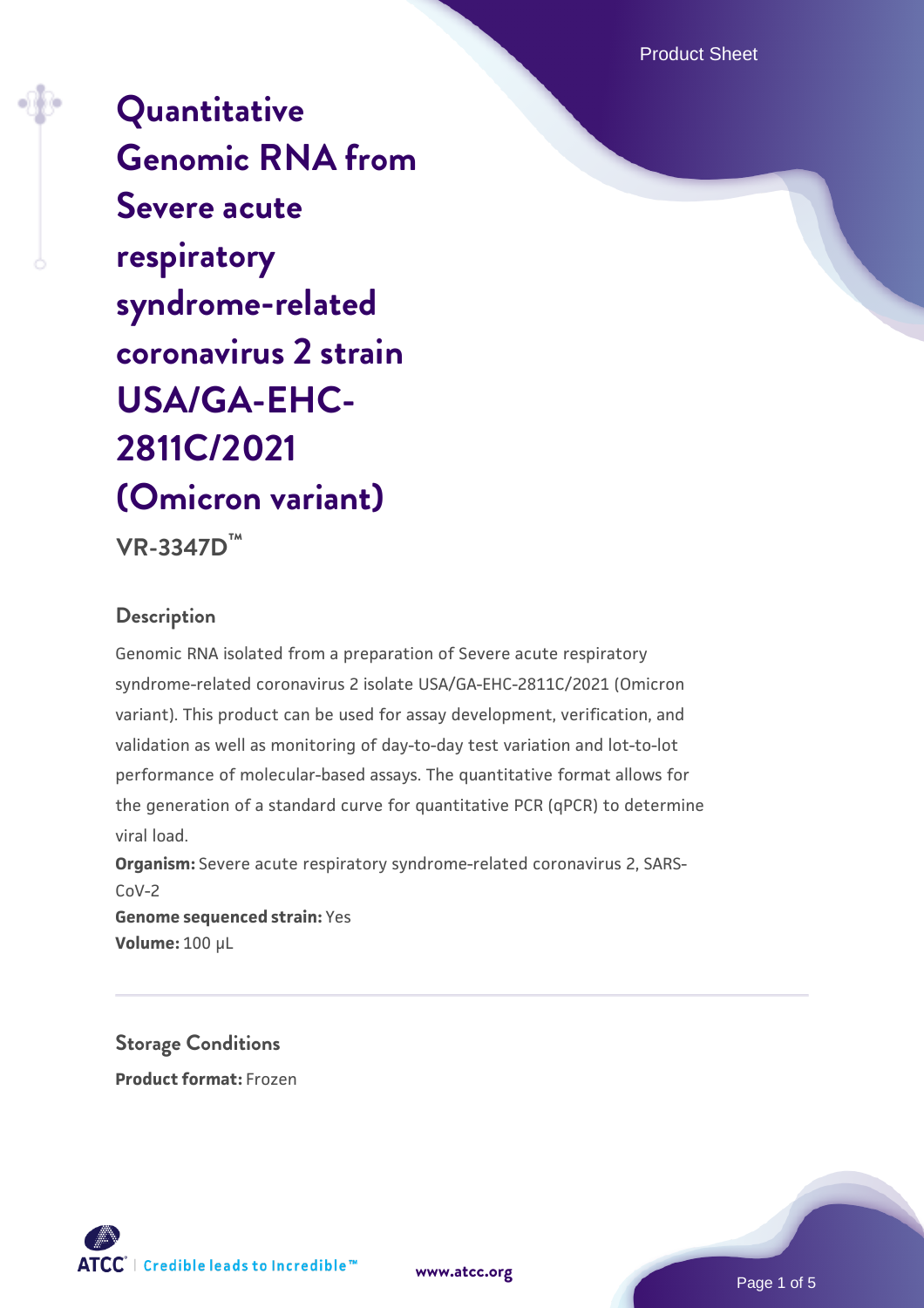# **[Quantitative Genomic RNA from Severe acute](https://www.atcc.org/products/vr-3347d)** Product Sheet **[respiratory syndrome-related coronavirus 2](https://www.atcc.org/products/vr-3347d) [strain USA/GA-EHC-2811C/2021 \(Omicron variant\)](https://www.atcc.org/products/vr-3347d)**

**YRo7342 Conditions: - 70°C or colder** 

#### **Intended Use**

This product is intended for laboratory research use only. It is not intended for any animal or human therapeutic use, any human or animal consumption, or any diagnostic use.



# **Biosafety Level 2**

ATCC determines the biosafety level of a material based on our risk assessment as guided by the current edition of *Biosafety in Microbiological and Biomedical Laboratories (BMBL)*, U.S. Department of Health and Human Services. It is your responsibility to understand the hazards associated with the material per your organization's policies and procedures as well as any other applicable regulations as enforced by your local or national agencies.

## **Certificate of Analysis**

For batch-specific test results, refer to the applicable certificate of analysis that can be found at www.atcc.org.

#### **Handling Procedures**

- 1. Thaw the vial on ice. Avoid exposing the RNA to repeated freeze-thaw cycles as it may result in degradation.
- 2. Gently mix the sample to ensure an even distribution of material.
- Briefly centrifuge the tube before opening to ensure all liquid is at the 3. bottom.



**[www.atcc.org](http://www.atcc.org)**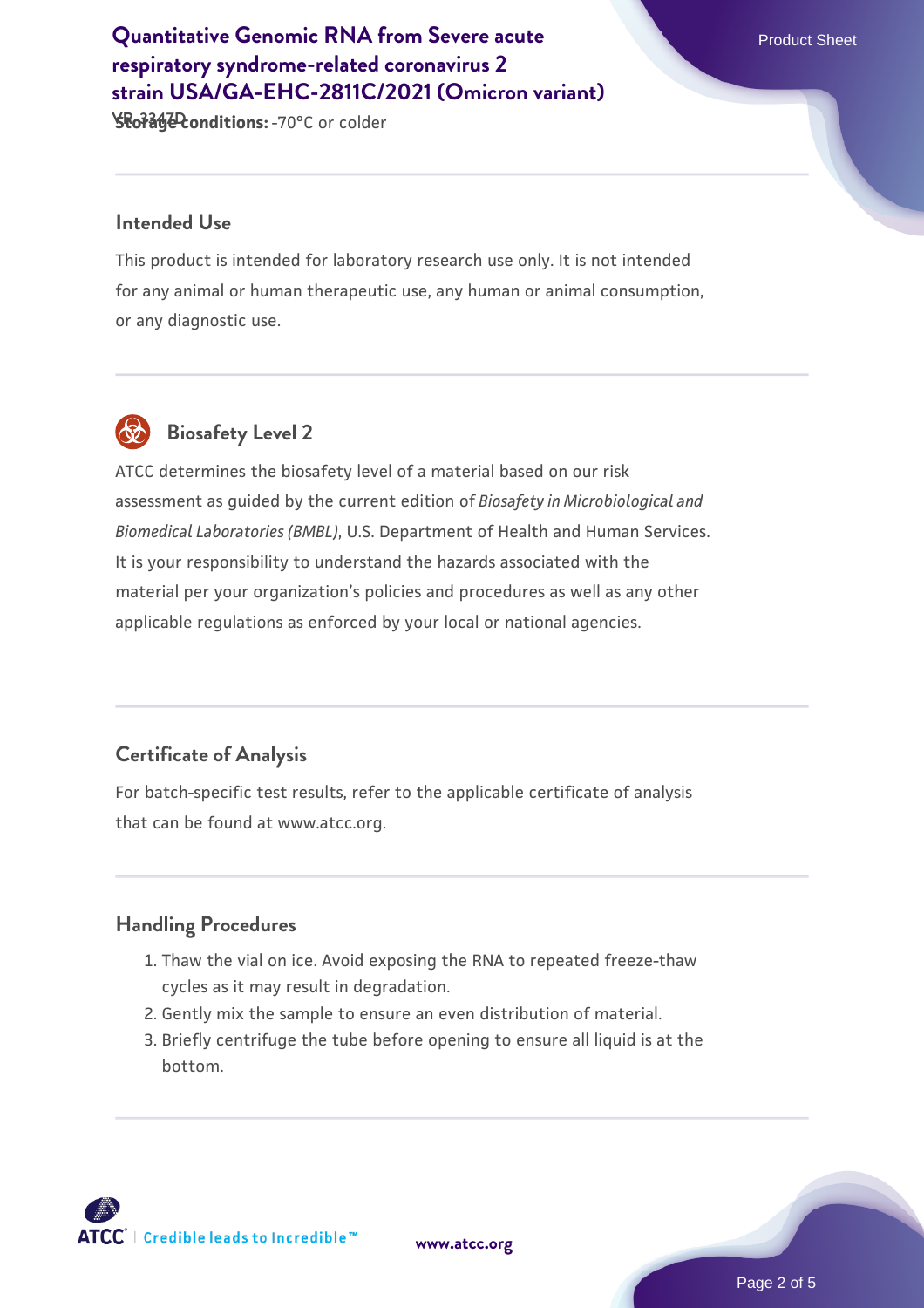# **Notes VR-3347D [Quantitative Genomic RNA from Severe acute](https://www.atcc.org/products/vr-3347d)** Product Sheet **[respiratory syndrome-related coronavirus 2](https://www.atcc.org/products/vr-3347d) [strain USA/GA-EHC-2811C/2021 \(Omicron variant\)](https://www.atcc.org/products/vr-3347d)**

RNA is easily degraded. Take extra precautions against contamination by using new gloves and clean lab coats when working with RNA. Use only RNasefree lab materials when handling this product. Vortexing can damage the RNA. Gentle pipetting is highly recommended. Aliquoting is highly recommended to avoid multiple freeze-thaws, which can damage the RNA.

## **Material Citation**

If use of this material results in a scientific publication, please cite the material in the following manner: Quantitative Genomic RNA from Severe acute respiratory syndrome-related coronavirus 2 strain USA/GA-EHC-2811C/2021 (Omicron variant) (ATCC VR-3347D)

#### **References**

References and other information relating to this material are available at www.atcc.org.

#### **Warranty**

The product is provided 'AS IS' and the viability of ATCC® products is warranted for 30 days from the date of shipment, provided that the customer has stored and handled the product according to the information included on the product information sheet, website, and Certificate of Analysis. For living cultures, ATCC lists the media formulation and reagents that have been found to be effective for the product. While other unspecified media and reagents may also produce satisfactory results, a change in the ATCC and/or depositor-recommended protocols may affect the recovery, growth, and/or function of the product. If an alternative medium



**[www.atcc.org](http://www.atcc.org)**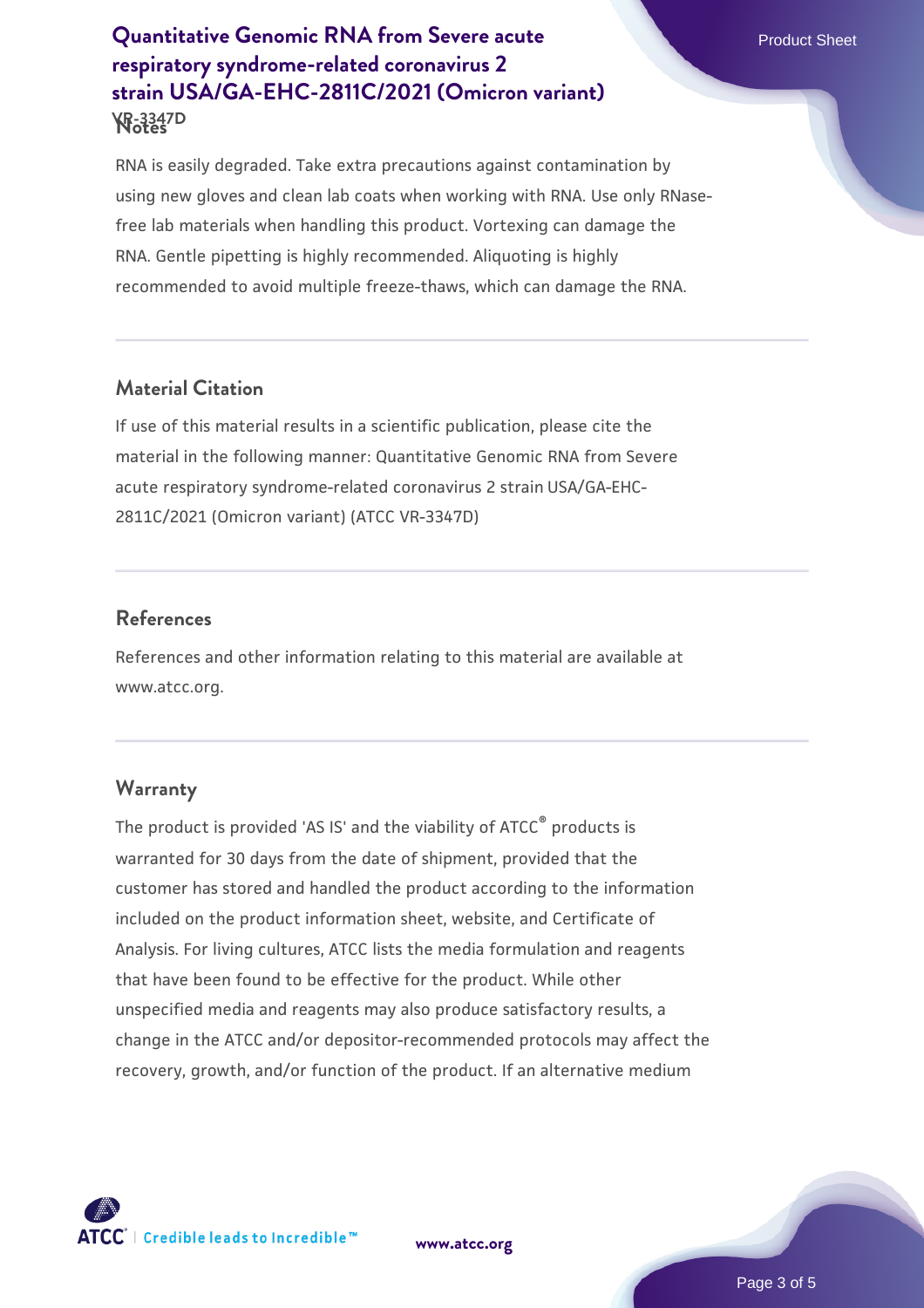# **[Quantitative Genomic RNA from Severe acute](https://www.atcc.org/products/vr-3347d)** Product Sheet **[respiratory syndrome-related coronavirus 2](https://www.atcc.org/products/vr-3347d) [strain USA/GA-EHC-2811C/2021 \(Omicron variant\)](https://www.atcc.org/products/vr-3347d)**

**YB-3347D** on or reagent is used, the ATCC warranty for viability is no longer valid. Except as expressly set forth herein, no other warranties of any kind are provided, express or implied, including, but not limited to, any implied warranties of merchantability, fitness for a particular purpose, manufacture according to cGMP standards, typicality, safety, accuracy, and/or noninfringement.

#### **Disclaimers**

This product is intended for laboratory research use only. It is not intended for any animal or human therapeutic use, any human or animal consumption, or any diagnostic use. Any proposed commercial use is prohibited without a license from ATCC.

While ATCC uses reasonable efforts to include accurate and up-to-date information on this product sheet, ATCC makes no warranties or representations as to its accuracy. Citations from scientific literature and patents are provided for informational purposes only. ATCC does not warrant that such information has been confirmed to be accurate or complete and the customer bears the sole responsibility of confirming the accuracy and completeness of any such information.

This product is sent on the condition that the customer is responsible for and assumes all risk and responsibility in connection with the receipt, handling, storage, disposal, and use of the ATCC product including without limitation taking all appropriate safety and handling precautions to minimize health or environmental risk. As a condition of receiving the material, the customer agrees that any activity undertaken with the ATCC product and any progeny or modifications will be conducted in compliance with all applicable laws, regulations, and guidelines. This product is provided 'AS IS' with no representations or warranties whatsoever except as expressly set forth herein and in no event shall ATCC, its parents, subsidiaries, directors, officers, agents, employees, assigns, successors, and affiliates be liable for indirect, special, incidental, or consequential damages of any kind in connection with or arising out of the customer's use of the product. While reasonable effort is made to ensure authenticity and reliability of materials on deposit, ATCC is



**[www.atcc.org](http://www.atcc.org)**

Page 4 of 5